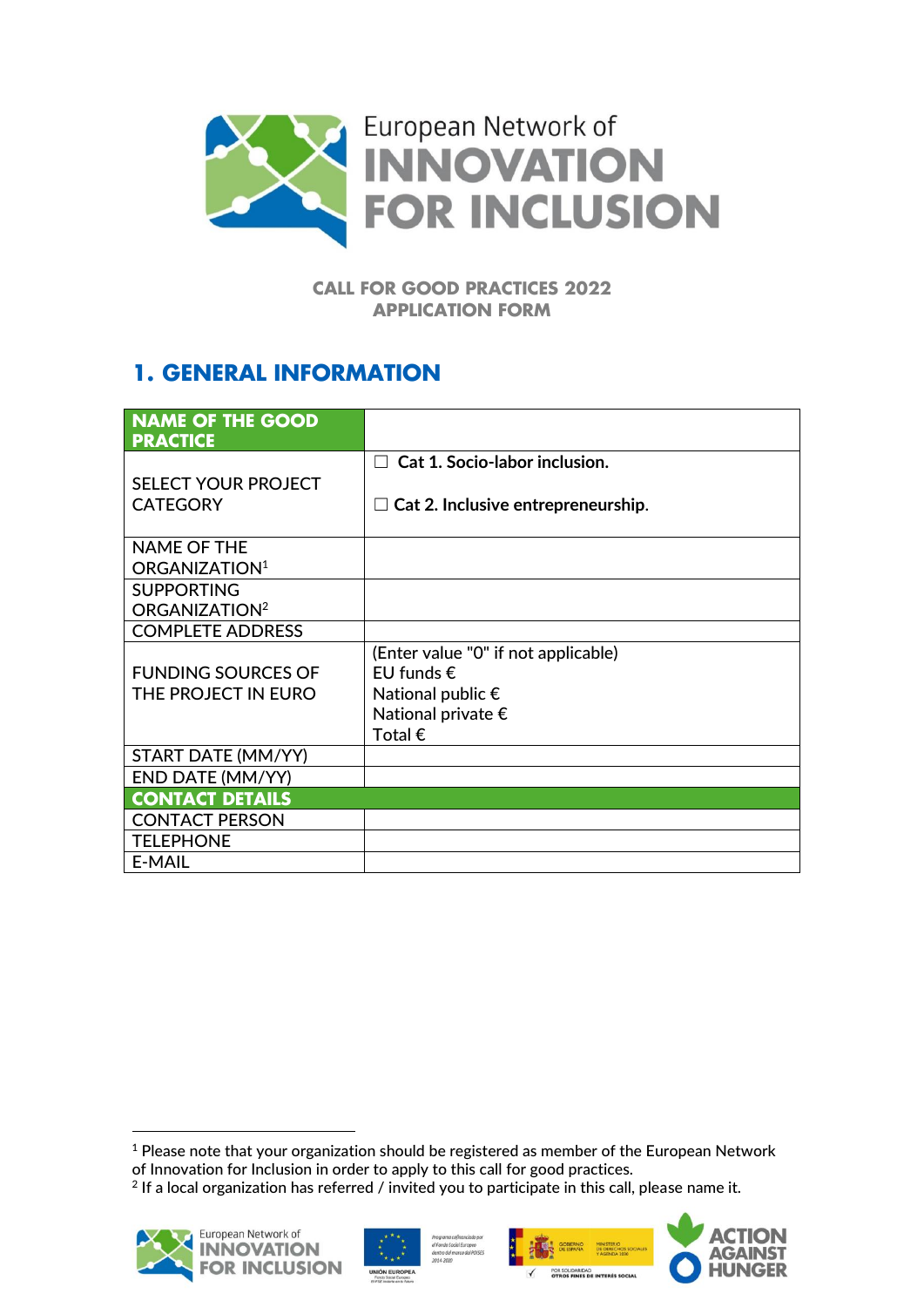

# **2. DESCRIPTION OF THE GOOD PRACTICE**

#### 2.1. Need identified (maximum 1000 characters with spaces).

Explain the reason why you decided to start the initiative, the major problems and issues needed to be addressed in the area you identified.

#### 2.2. Target group description (maximum 500 characters with spaces).

Please describe the main characteristics of the target group and explain how the good practice is specifically addressing it according to the Terms of Reference.

### 2.3. Objectives and activities (maximum 1500 characters with spaces).

Please explain the practice's main objectives and its correspondent activities. Describe the activities in chronological order, as well as its main milestones, in order to make understandable the main steps done to achieve the objectives.







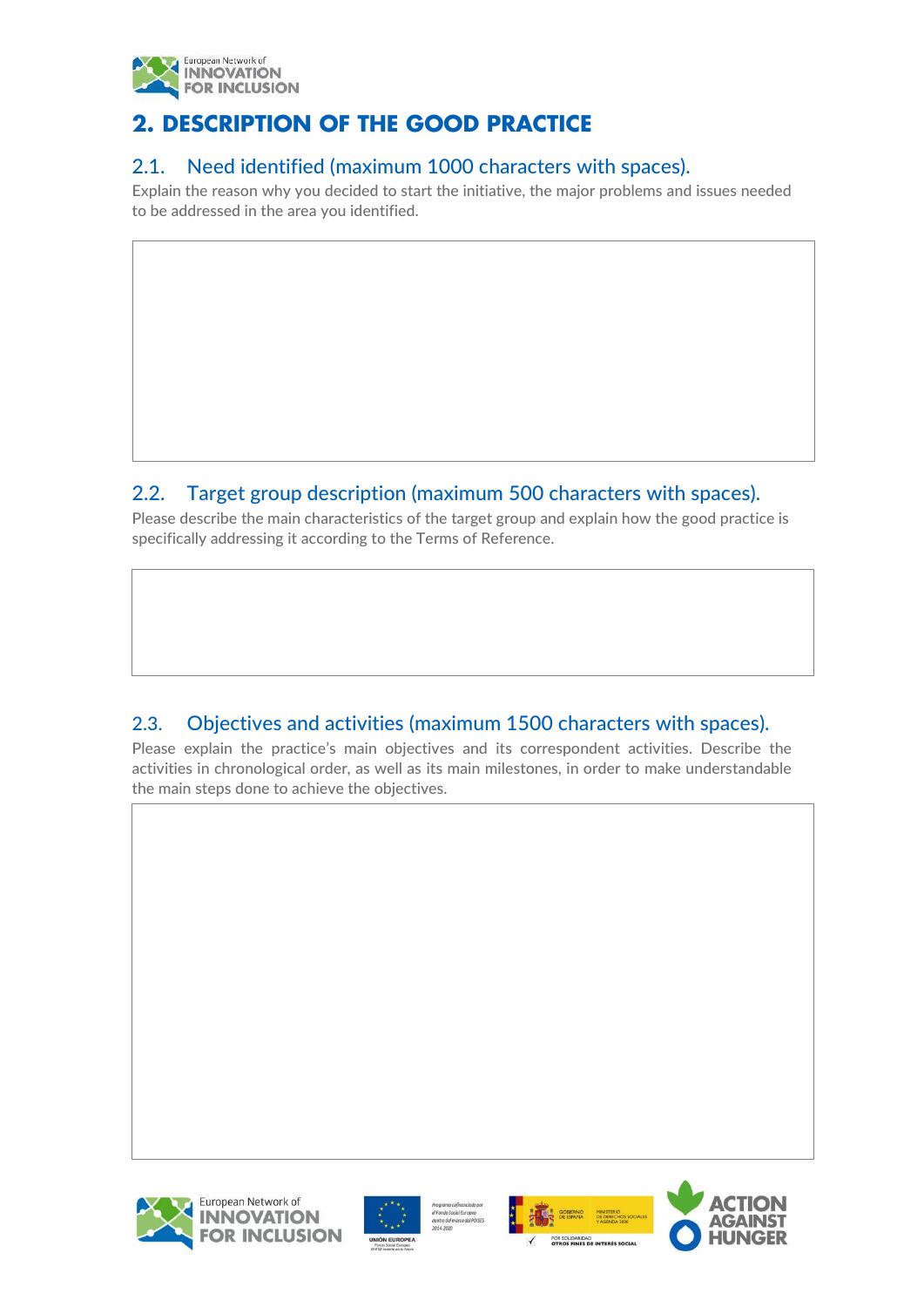

## 2.4. Methodology (maximum 1000 characteres with spaces)

Explain the elements of the methodology addressed to the specific needs and characteristics of the target group chosen according the two categories of the Terms of Reference document.

#### 2.5. Key agents involved (maximum 500 characters with spaces).

How the different agents (including beneficiaries) were involved on the design and implementation of the good practice. In which way and at what moment they contributed and/or participated?

#### 2.6. Results and the impact of the good practice (maximum 1000 characters with spaces).

Please indicate the results of the indicators you established, to what extend the results were those expected, and if it was efficient and effective. Explain how the good practice generates transformation processes in people and society.







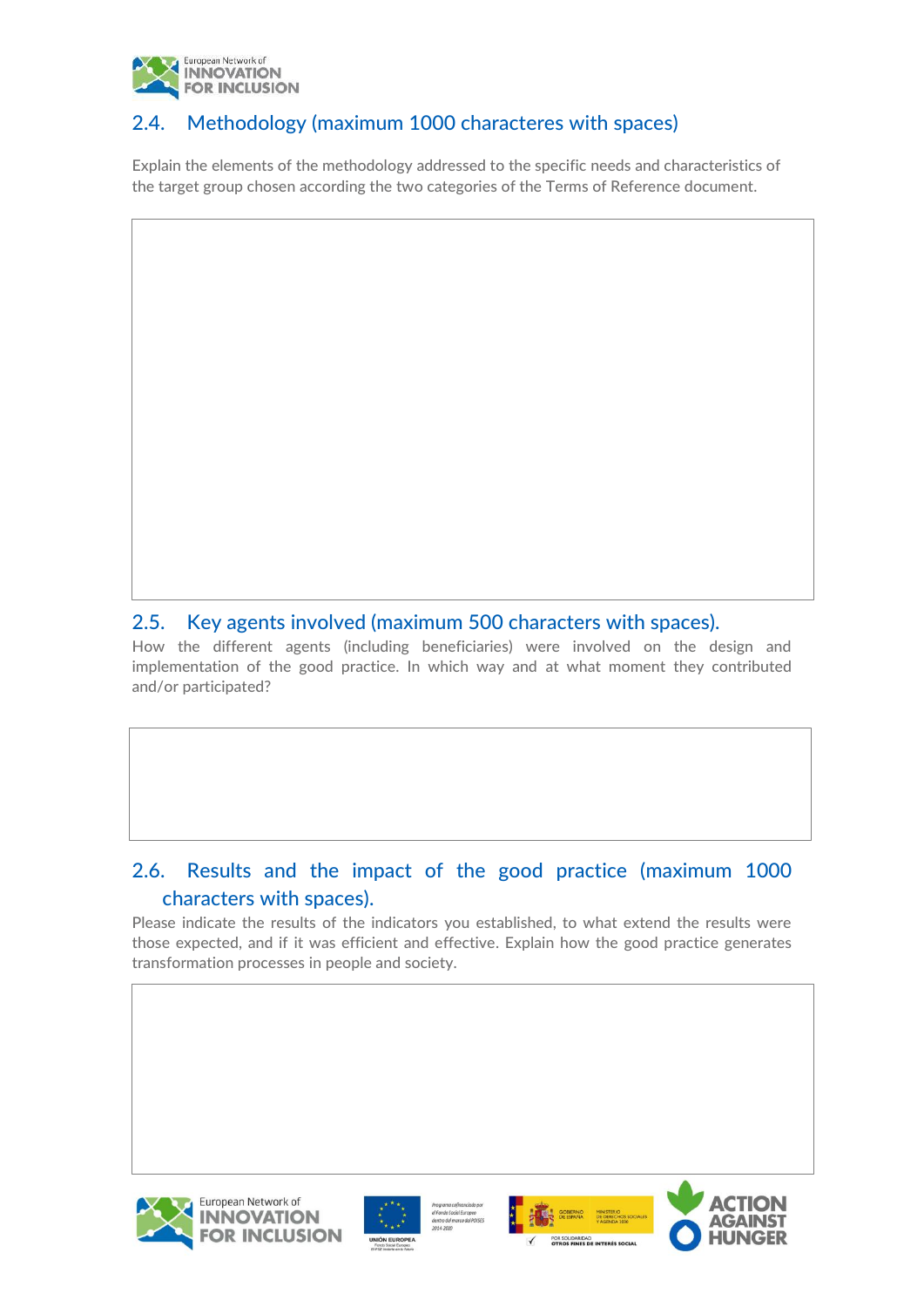

#### 2.7. Gender approach (maximum 1000 characters with spaces).

Explain how the good practice implemented a gender approach, if it makes visible the consequences of differentiated socialization and proposes new ways of structuring society in a more equitable way.

### 2.8. Sustainable approach (maximum 1000 characters).

Please explain any action undertaken during the project aimed at promoting sustainable development or minimising environmental impact.







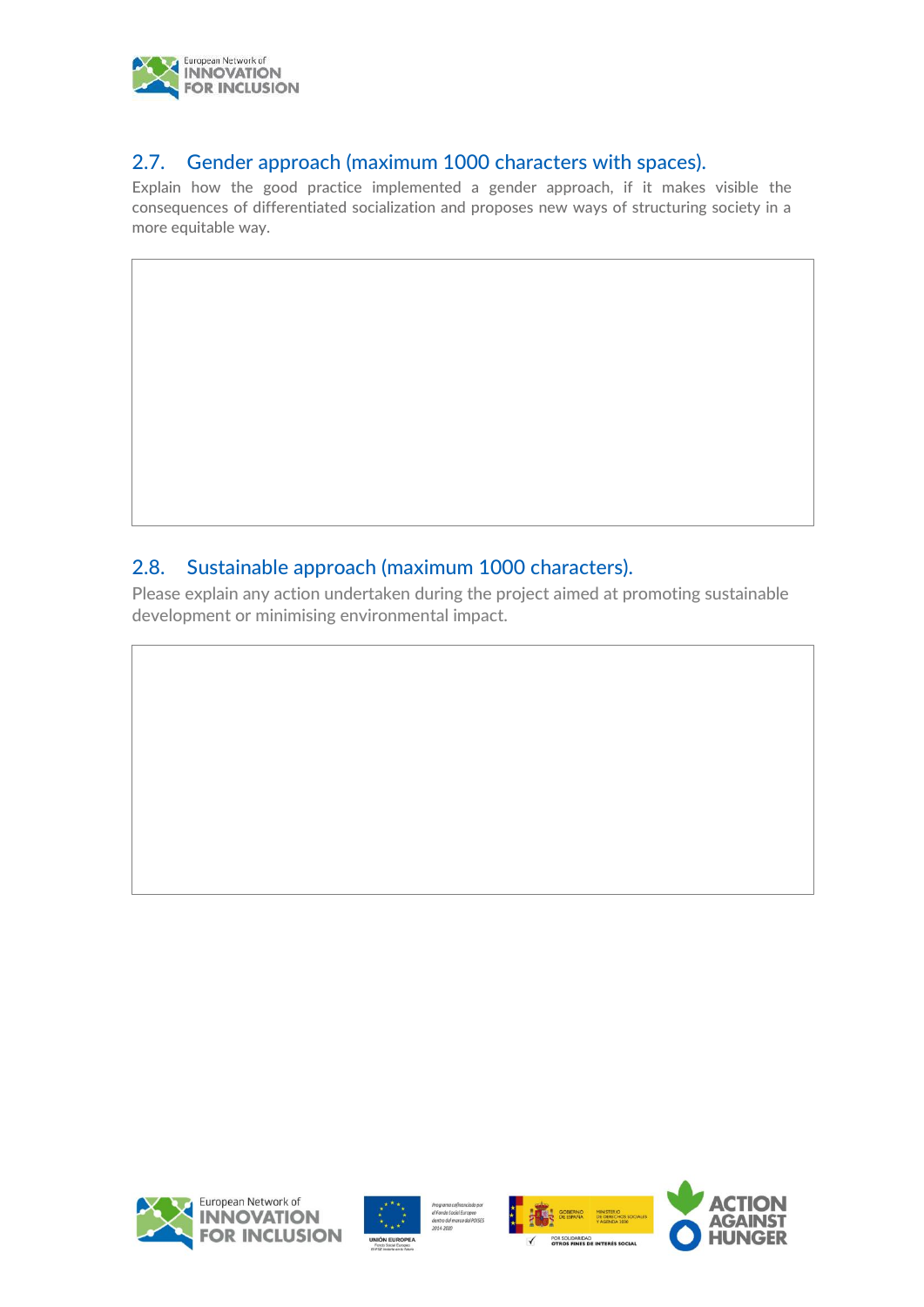

# **3. INNOVATIVE ASPECTS**

3.1 Please indicate and explain in which phase/phases you consider that your good practice is and explain why (maximum 1500 characters with spaces).

Please choose the phase in which your practice is and describe it above.

 $\Box$  Prototype: The practice is simulation or sample version of a final product, which has been tested before being launched.

☐ Pilot: The practice has had only one experience or trial, it is not yet part of a standardized intervention.

☐ Replicating: The practice was proved to be successful and is now being implemented again.

 $\Box$  Scaling up: The practice is being used in other projects, programs or interventions than the original ones or being used in other regions or by other organizations.

## 3.2 Please explain how your practice is different from other similar initiatives and complementary to other existing practices. (maximum 1500 with spaces)

What makes it unique? What is the value does it add compared to similar solutions?